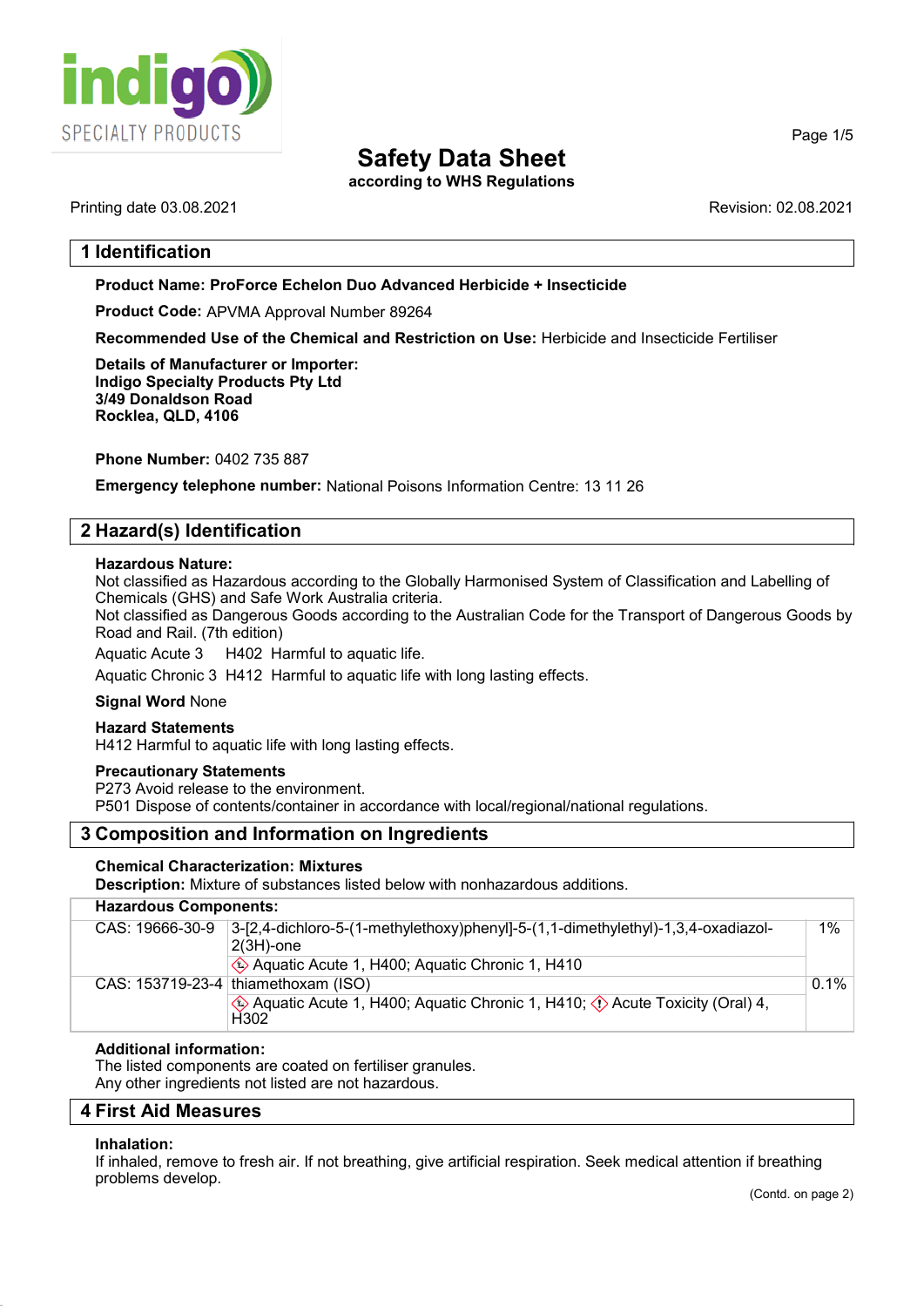according to WHS Regulations

Printing date 03.08.2021 Revision: 02.08.2021

# Product Name: **ProForce Echelon Duo Advanced Herbicide + Insecticide**

(Contd. of page 1)

In case of skin contact, immediately remove contaminated clothing and wash affected areas with water and soap. Seek medical attention if symptoms occur.

### Eye Contact:

Skin Contact:

In case of eye contact, rinse cautiously with water for several minutes. Remove contact lenses, if present and easy to do. Continue rinsing. Seek medical attention if symptoms occur.

Ingestion: If swallowed, do not induce vomiting. Rinse mouth and give plenty of water. Seek medical attention.

### Symptoms Caused by Exposure:

Inhalation: May cause slight respiratory irritation. Skin Contact: May cause slight skin irritation. Eye Contact: May cause slight eye irritation. Ingestion: May cause gastrointestinal irritation, nausea, diarrhoea, or vomiting.

# 5 Fire Fighting Measures

Suitable Extinguishing Media: Use fire extinguishing methods suitable to surrounding conditions.

### Specific Hazards Arising from the Chemical:

No hazardous decomposition products known.

Product is not flammable.

Containers close to fire should be removed only if safe to do so. Use water spray to cool fire exposed containers.

Prevent run-off from fire fighting measures entering drains or water courses.

### Special Protective Equipment and Precautions for Fire Fighters:

When fighting a major fire wear self-contained breathing apparatus and protective equipment.

# 6 Accidental Release Measures

### Personal Precautions, Protective Equipment and Emergency Procedures:

Wear appropriate personal protective equipment. Evacuate all non-essential personnel from affected area. Do not breathe dusts. Ensure adequate ventilation.

Environmental Precautions: Prevent spillage from entering drains or water courses.

### Methods and Materials for Containment and Cleaning Up:

Stop leak if safe to do so, and collect the spilled material into a suitable container for disposal. Wash contaminated equipment, taking care the washings do not enter drains or water courses.

### 7 Handling and Storage

### Precautions for Safe Handling:

Use of safe work practices are recommended to avoid eye or skin contact and inhalation of dusts. Use only in an adequately-ventilated area.

Food, beverages and tobacco products should not be stored or consumed where this material is in use. Always wash hands before smoking, eating, drinking or using the toilet. Wash contaminated clothing and other protective equipment before storage or re-use.

### Conditions for Safe Storage:

Store in a cool, dry and well ventilated area out of direct sunlight. Keep container tightly closed when not in use. Do not store with seed, feed, foodstuffs, insecticides, fungicides, or other fertilisers.

(Contd. on page 3)

Page 2/5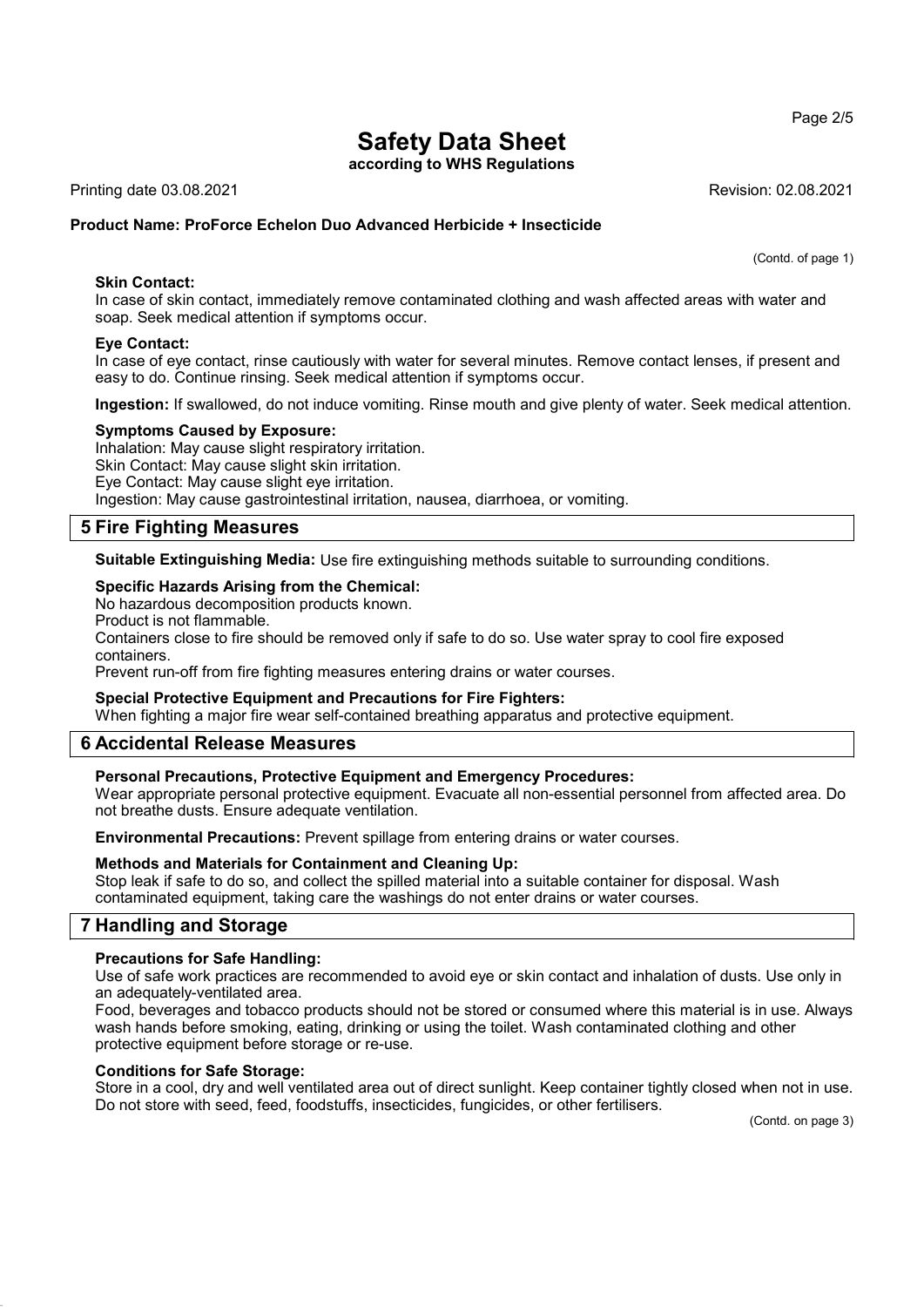according to WHS Regulations

Printing date 03.08.2021 Revision: 02.08.2021

### Product Name: **ProForce Echelon Duo Advanced Herbicide + Insecticide**

(Contd. of page 2)

Page 3/5

# 8 Exposure Controls and Personal Protection

#### Exposure Standards:

The product does not contain any relevant quantities of materials with critical values that have to be monitored at the workplace.

Engineering Controls: Ensure adequate ventilation of the working area.

Respiratory Protection: Not necessary under normal conditions of use.

#### Skin Protection:

Gloves to avoid skin contact with product are recommended. See Australian/New Zealand Standard AS/NZS 2161 for more information. When selecting gloves for use against certain chemicals, the degradation resistance, permeation rate and permeation breakthrough time should be considered. Occupational protective clothing (depending on conditions in which it has to be used, in particular as regards

the period for which it is worn, which shall be determined on the basis of the seriousness of the risk, the frequency of exposure to the risk, the characteristics of the workstation of each worker and the performance of the protective clothing). Cotton overalls buttoned to the neck and wrist are suggested. See Australian/New Zealand Standard AS/NZS 4501 for more information.

Eye and Face Protection: Not necessary under normal conditions of use.

# 9 Physical and Chemical Properties

| Appearance:                                                       | Granular                 |
|-------------------------------------------------------------------|--------------------------|
| Form:                                                             | Solid                    |
| Colour:                                                           | Grey                     |
| Odour:                                                            | No information available |
| <b>Odour Threshold:</b>                                           | No information available |
| pH-Value:                                                         | 6.3(1%)                  |
| <b>Melting point/freezing point:</b>                              | No information available |
| <b>Initial Boiling Point/Boiling Range:</b>                       | No information available |
| <b>Flash Point:</b>                                               | No information available |
| <b>Flammability:</b>                                              | Not flammable            |
| <b>Auto-ignition Temperature:</b>                                 | No information available |
| <b>Decomposition Temperature:</b>                                 | No information available |
| <b>Explosion Limits:</b>                                          |                          |
| Lower:                                                            | No information available |
| Upper:                                                            | No information available |
| <b>Vapour Pressure:</b>                                           | No information available |
| Density:                                                          | $0.8 - 1.0$ (Bulk)       |
| <b>Relative Density:</b>                                          | No information available |
| <b>Vapour Density:</b>                                            | No information available |
| <b>Evaporation Rate:</b>                                          | No information available |
| <b>Solubility in Water:</b>                                       | No information available |
| Partition Coefficient (n-octanol/water): No information available |                          |
| <b>Viscosity:</b>                                                 | No information available |

### 10 Stability and Reactivity

Possibility of Hazardous Reactions: No further relevant information available.

Chemical Stability: Stable at ambient temperature and under normal conditions of storage and use.

Conditions to Avoid: No further relevant information available.

Incompatible Materials: No further relevant information available.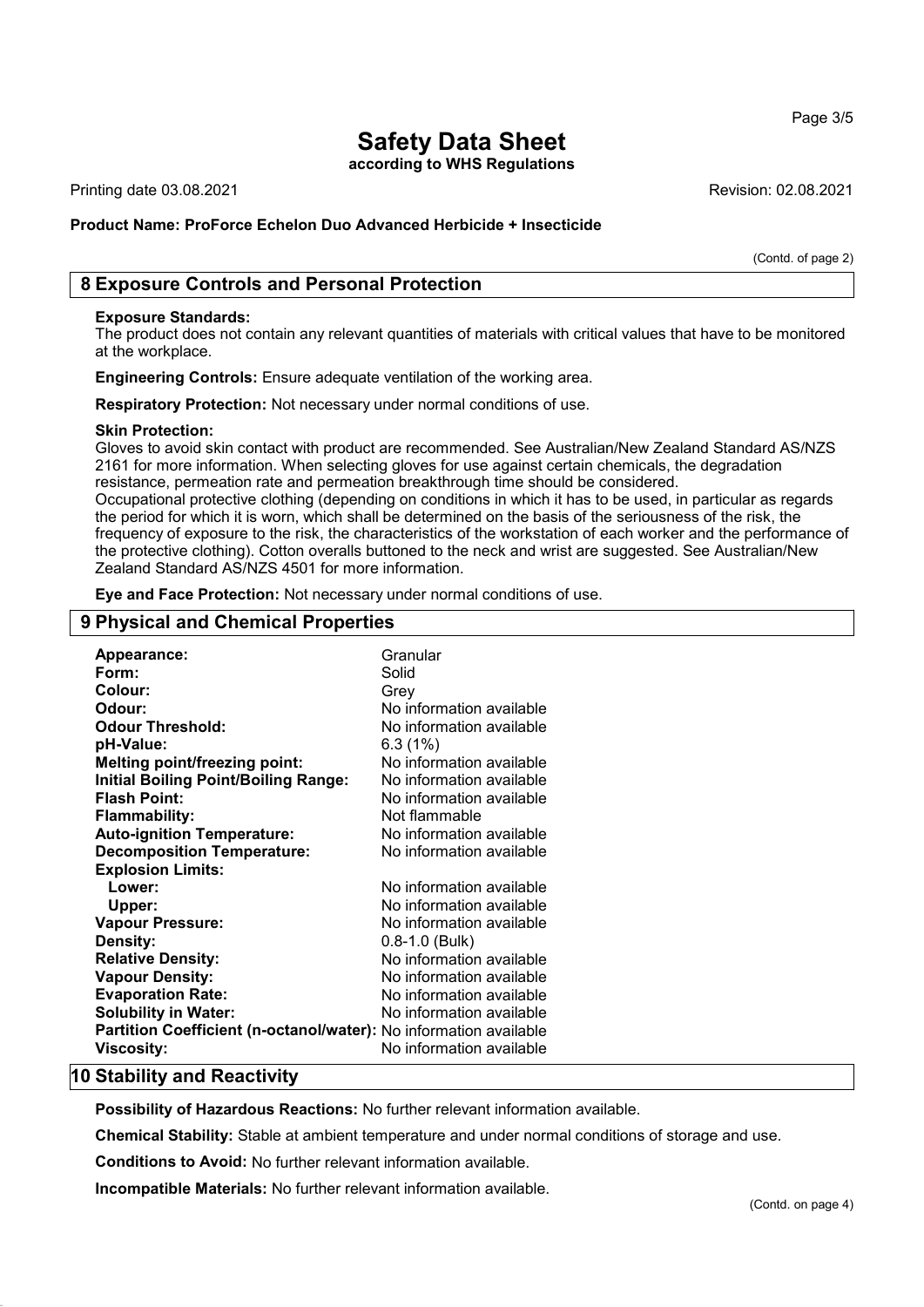according to WHS Regulations

Printing date 03.08.2021 Revision: 02.08.2021

Product Name: **ProForce Echelon Duo Advanced Herbicide + Insecticide**

(Contd. of page 3)

Hazardous Decomposition Products: No hazardous decomposition products known.

# 11 Toxicological Information

Toxicity:

### Acute Health Effects

Inhalation: May cause slight respiratory irritation.

**Skin:** May cause slight skin irritation.

Eye: May cause slight eye irritation.

Ingestion: Ingestion: May cause gastrointestinal irritation, nausea, diarrhoea, or vomiting.

Skin Corrosion / Irritation: Based on classification principles, the classification criteria are not met.

Serious Eye Damage / Irritation: Based on classification principles, the classification criteria are not met.

Respiratory or Skin Sensitisation: Based on classification principles, the classification criteria are not met.

Germ Cell Mutagenicity: Based on classification principles, the classification criteria are not met.

Carcinogenicity: This product does NOT contain any IARC listed chemicals.

Reproductive Toxicity: Based on classification principles, the classification criteria are not met.

### Specific Target Organ Toxicity (STOT) - Single Exposure:

Based on classification principles, the classification criteria are not met.

### Specific Target Organ Toxicity (STOT) - Repeated Exposure:

Based on classification principles, the classification criteria are not met.

Aspiration Hazard: Based on classification principles, the classification criteria are not met.

Chronic Health Effects: No data associated with long term health effects.

Existing Conditions Aggravated by Exposure: No data available.

### Additional toxicological information:

The Australian Acceptable Daily Intake (ADI) for Oxadiazon for a human is 0.05 mg/kg/day, set for the public for daily, lifetime exposure. This is based on the NOAEL of 5 mg/kg/day, the level determined to show no effects during long term exposure for the most sensitive indicators and the most sensitive species. The ADI for Thiamethoxam is 0.02 mg/kg/day, based on the NOAEL of 2 mg/kg/day.

(Ref: Australian Pesticides and Veterinary Medicines Authority, 'Acceptable Daily Intakes for Agricultural and Veterinary Chemicals', 2021).

# 12 Ecological Information

Ecotoxicity: May be highly toxic to bees, through systemic action.

Aquatic toxicity: Harmful to aquatic life with long lasting effects.

Persistence and Degradability: No information available

Bioaccumulative Potential: No information available

Mobility in Soil: No information available

### 13 Disposal Considerations

Disposal Methods and Containers: Dispose according to applicable local and state government regulations.

Special Precautions for Landfill or Incineration:

Please consult your state Land Waste Management Authority for more information.

### Page 4/5